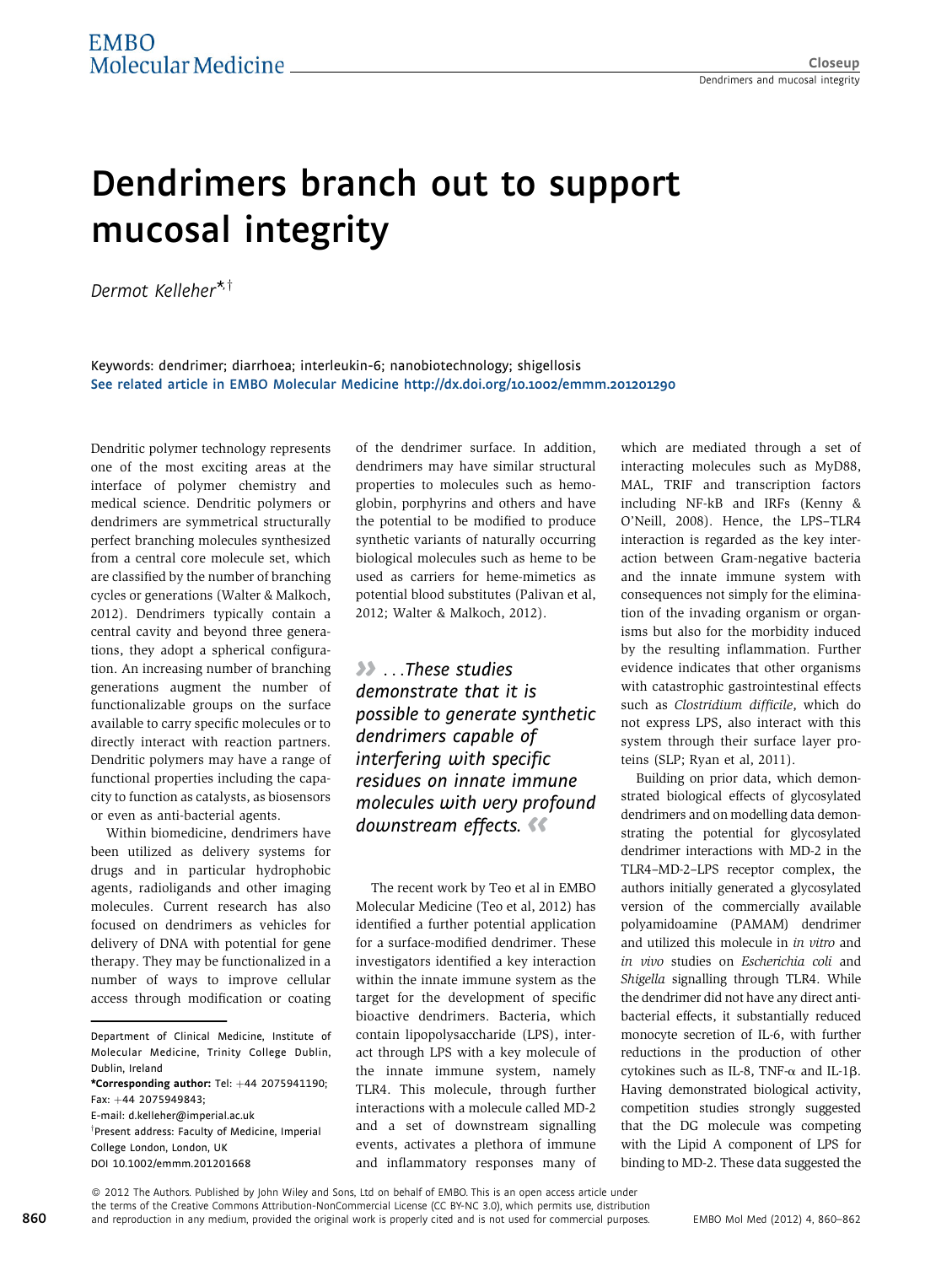

Figure 1. Glycosylated dendrimers bind MD-2 and prevent mucosal damage. Interaction of LPS on the surface of intestinal bacteria such as E. coli or Shigella with the TLR–MD-2 complex on host inflammatory and epithelial cells triggers the production of IL-6 through both NF-kB and cAMP mediated pathways with consequences for mucosal integrity and barrier function. Glycosylated dendrimer molecules can selectively interfere with this interaction with consequent preservation of mucosal integrity.

possibility that such a molecule could have beneficial biological effects in animal models of enteric infection. The authors then synthesized a substantially smaller but scaleable dendrimer molecule, namely the polypropyletherimine (PETIM)-dendrimer glucosamine (DG), which exhibited similar abilities to compete with Lipid A binding to MD-2 and potent biological activity in a rabbit model of Shigella infection. Specifically, in this model, PETIM-DG not only inhibited IL-6 and IL-8 production in rabbits infected with Shigella but also dramatically attenuated intestinal damage (Fig 1).

» ...This study raises the intriguing possibility that such dendrimers may have a clinical utility in the management of the mucosal damage produced by both gastrointestinal infection and inflammation. «

These studies demonstrate that it is possible to generate synthetic dendrimers capable of interfering with specific residues on innate immune molecules with very profound downstream effects. The therapeutic implications for such research are potentially exciting with regard to treatment of gastrointestinal infectious and inflammatory diseases. Antibiotic resistance is a rapidly increasing problem, which is compounded by indiscriminate antibiotic use at a global level. Such treatment may have unpredictable effects including the development of complications such as pseudomembranous colitis resulting from super-infection with C. difficile, an organism also known to interact directly with the innate immune system albeit not through LPS. In addition, the normal homeostasis of gut epithelium with respect to its intestinal flora may be dependent on the interaction of bacterial ligands with mucosal innate immune receptors. Modifications of such interactions either by altering the intestinal flora or by knocking out innate molecules such as MyD88 can lead to intestinal

inflammation and intramucosal haemorrhage (Rakoff-Nahoum et al, 2004). The balance between gut flora and innate immunity may have consequences for inflammatory bowel diseases where, for example mutations in innate immune molecules have been identified in Crohn's disease (reviewed in Abraham & Medzhitov, 2011). Hence, the data reported by Teo et al could have potentially important consequences. Firstly, the capacity to prevent intestinal damage without altering the gut flora in the treatment of gastrointestinal pathogens is an intriguing one and one which deserves further study in the light of the data published in this issue. Such an approach has potential implications for therapy of E. coli, Shigella and C. difficile all of which have been shown to act at least in part through the TLR4 receptor although the full scope of the interactions between SLP and TLR4 in C. difficile remains to be defined (Ryan et al, 2011). What may be of particular interest is the potential for such dendrimer-based technologies to play a role in resetting